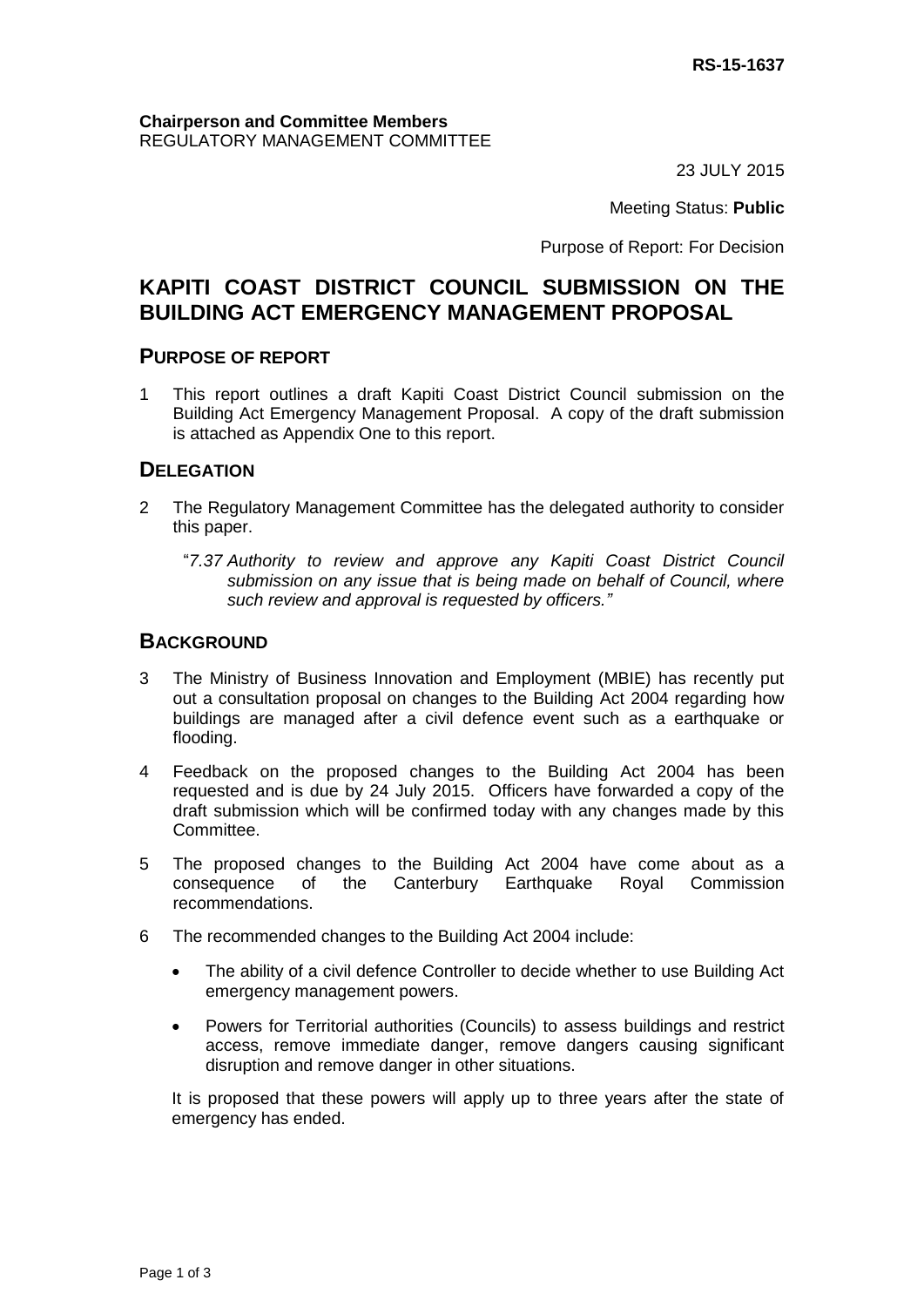# **ISSUES**

- 7 The proposed changes to the Building Act 2004 are generally supported as they will provide a better transition from the State of Emergency powers of the Civil Defence Controller than is currently in place.
- 8 In the Council's draft submission we have highlighted the concern that Councillors mentioned at the Regulatory Management Committee meeting on 11 June 2015 regarding the three year limit for some of the powers applying after the state of emergency is uplifted. Officers have suggested that there should be the ability to extend this timeframe if necessary as it is evident in the learning from the Christchurch Earthquakes that three years may not be sufficient time to resolve matters.

## **CONSIDERATIONS**

# Policy considerations

9 There are no Policy considerations with respect to this report.

#### Legal considerations

10 There are no legal considerations with respect to this report.

#### Financial considerations

11 There are no financial considerations with respect to this report.

#### Tāngata whenua considerations

12 There are no Tāngata whenua considerations with respect to this report.

## **SIGNIFICANCE AND ENGAGEMENT**

#### Degree of significance

13 There are no significant issues with respect to this report.

## **Publicity**

14 There are no publicity issues with respect to this report.